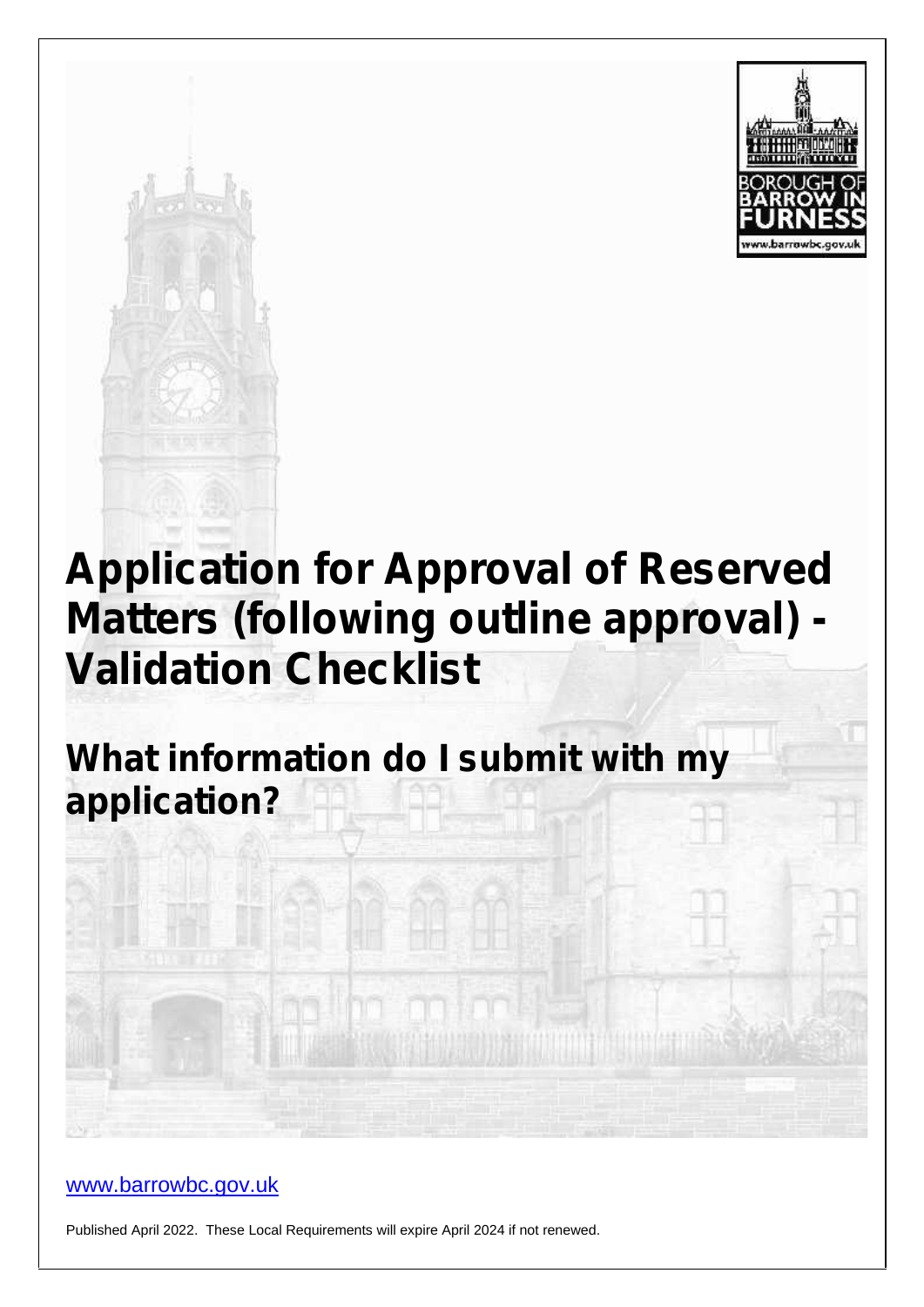## **National Requirements<sup>1</sup>**

#### **Forms**

- Completed form (3 copies to be supplied unless the application is submitted electronically) or application in writing containing sufficient information to enable the authority to identify the outline planning permission in respect of which it is made
- Such particulars as are necessary to deal with the matters Reserved in the Outline planning permission

#### **Plans**

- Such plans and drawings as are necessary to deal with the matters reserved in the outline planning permission including:
- The National requirements are for 'a plan which identifies the land to which the application relates'. This shall be met by providing a plan based on an up-to-date map at an identified metric scale. For built up areas and within villages the location plan shall be at a scale of 1:1250 (or 1:2500 in the case of larger or more remote sites) and indicate the direction of North. Wherever possible the plan shall be scaled to fit onto A4 or A3 size paper. The location plan will clearly identify the land to which the application relates within a red line and within a blue line for any other land owned by the applicant located adjacent to the application site. Three copies need to be supplied unless the application is submitted electronically.
- Block plan of the site (e.g. at a scale of 1:100 or 1:200) showing any site boundaries
- Existing and proposed elevations (e.g. at a scale of 1:50 or 1:100)
- Existing and proposed floor plans (e.g. at a scale of 1:50 or 1:100)
- Existing and proposed site sections and finished floor and site levels (e.g. at a scale of 1:50 or 1:100)
- Roof plans (e.g. at a scale of 1:50 or 1:100)

#### **Other Information**

 $\int$  The appropriate fee

### **Local Requirements**

- Shall include some or all of the following (if not previously submitted and agreed at the Outline stage):
- Affordable Housing Statement
- Aerodrome Safeguarding Statement
- Arborical Method Statement
- Archaeology Assessment
- Agricultural Buildings Appraisal
- Agricultural/Forestry Workers dwelling appraisal
- Air Quality Assessment
- Annexe accommodation justification statement
- Biodiversity Survey and Report See https://www.barrowbc.gov.uk/residents/planning/planning-policy/planning-policy documents/supplementary-planning-documents-spds-other-guidance/
- Biodiversity net gain evidence; see http://publications.naturalengland.org.uk/publication/5850908674228224
- Construction and Demolition Statement
- Contaminated Land Assessment
- Delivery and Servicing Plan
- Design Codes
- Energy Statement
- Environmental Impact Assessment (where required by 2017 Regs)
- External Lighting Assessment, including photometric plan for floodlighting schemes

 $1$  The national guidelines are subject to change at short notice but we will endeavour to update these at the earliest opportunity.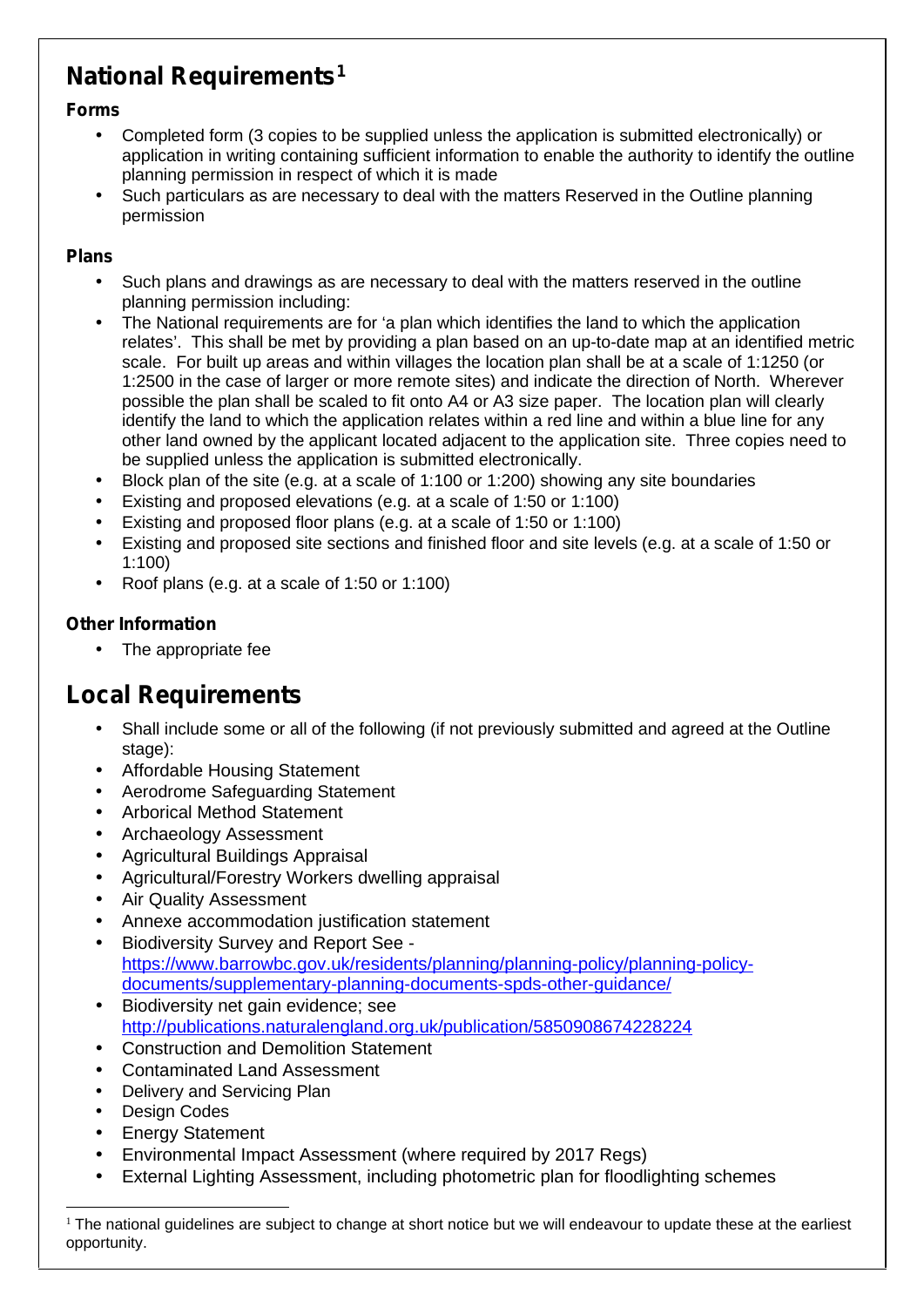Existing and proposed car parking and access arrangements Fire Safety Statement Flood Risk Assessment Foul Sewerage Assessment where non mains drainage proposed Green Travel Plan (draft) Ground Investigation, including contamination assessment and Remediation Report Heads of Terms (Section 106) Affordable Housing (with a Registered Provider) Financial contribution towards local medical facilities as determined by NHS Estates (where applicable), Financial contribution towards local educational facilities as determined by Cumbria County Council Education Authority (where applicable) Health Impact Assessment Heritage Statement of Significance and Impact Highway details including Management Plan where road is not to be Adopted by the Highway Authority - http://www.cumbria.gov.uk/planning environment/flooding/cumbriadevelopmentdesignguide.asp Hydrological Risk Assessments Inclusive Design Statement Landscape and Planting Schemes (hard and soft Landscaping or Planting Schemes) Landscape Assessment / Landscape and Visual Impact Assessment Maintenance details Marketing and Viability Assessment Marketing statement Materials Schedule Mining/subsidence report/Land Stability Survey – See NPPF link https://www.gov.uk/guidance/land-stability#considerations-development-managementflowchart Noise Impact Assessment (where located close to noise sensitive sites) Open Space Assessment Parking and Access details including provision for cycle storage and electric vehicle charging points. Photographs/photomontages Planning Obligations; draft Head(s) of Terms (Council's legal costs are borne by the applicant) Planning Statement Private Water Supply Assessment (for isolated developments) Protected Species Survey (where protected species are known to exist) or Phase 1 survey to identify likelihood of species (visit: https://www.gov.uk/guidance/protected-species-how-toreview-planning-applications#standing-advice-for-protected-species for Standing Advice on Protected Species) Public Art Strategy Refuse Storage facilities Regeneration Statement Residential Management Plan Retail Impact Assessment Rural Workers Dwellings Statement Schedule of submitted plans and documents Sequential Test for Main Town Centre Uses – see website for guidance document http://www.barrowbc.gov.uk/residents/planning/development-control/planning-forms-and quidance/ Site notice – Demolition Soil Resource Survey and Plan Statement of Significance - if any heritage assets are affected (guidance document available at: http://www.barrowbc.gov.uk/residents/planning/development-control/planning-forms-and guidance/ Statement of Community Engagement Structural Survey (especially barn conversions)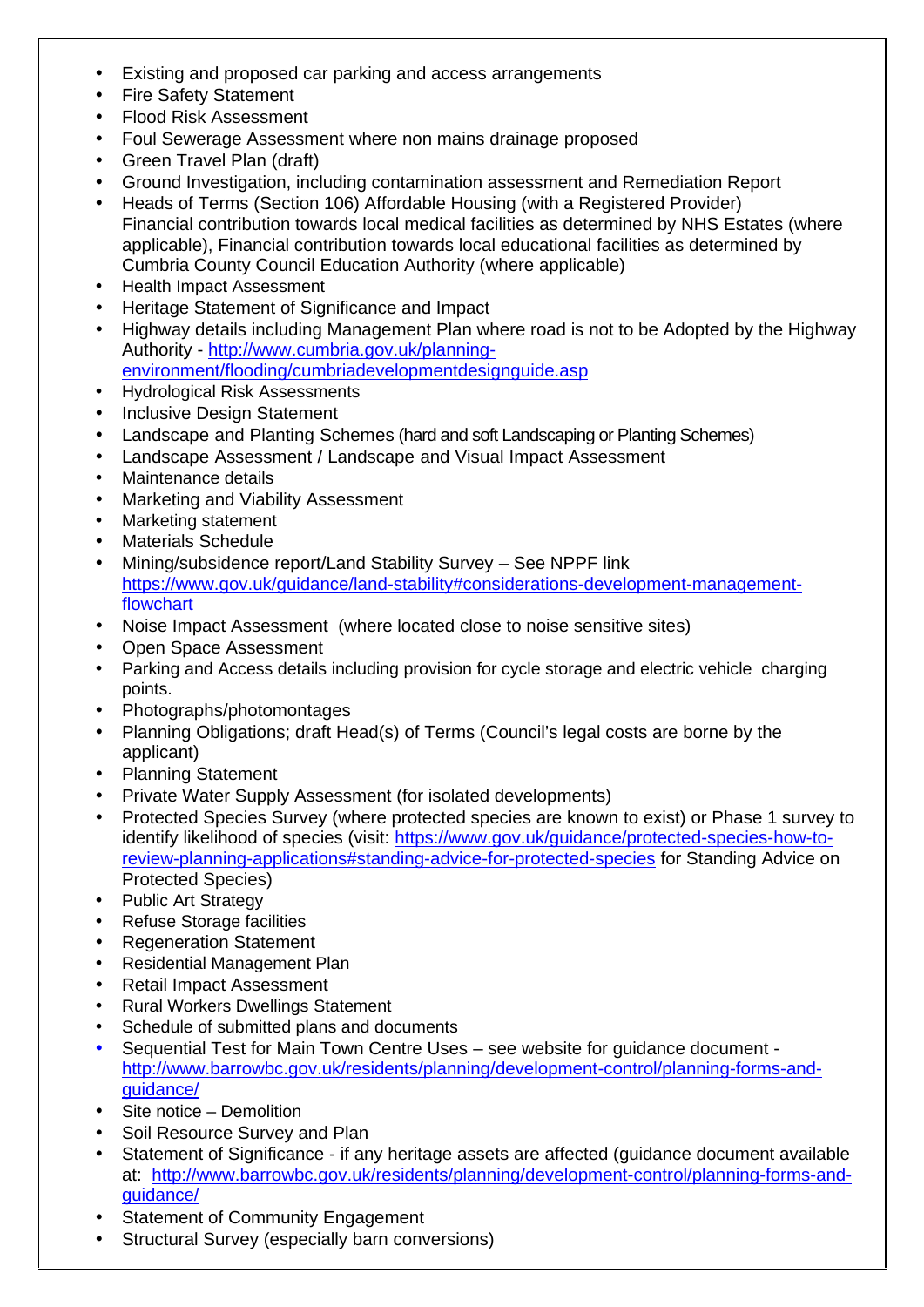- Sunlight and Daylight Assessment (in accordance with BRE)
- Surface Water Drainage Scheme / Drainage Strategy / Sustainable Drainage System (SuDS) including management plans for future maintenance of surface waters.
- Tall Building Assessment
- Telecommunications Report
- Telecommunications Statement
- Transport Assessment
- Transport Form (Cumbria CC) link; http://www.barrowbc.gov.uk/residents/planning/development-control/planning-forms-and guidance/
- Town Centre Use Assessment
- Tree and Hedgerow survey to include trees/hedgerows present, trees/hedgerows to be removed, the extent of root protection areas, and a management plan for protecting trees/hedgerows during construction, to be in accordance with BS5837:2012
- Utilities Survey (for isolated developments)
- Viability Assessment
- Visual Impact Assessment
- Ventilation/extraction equipment details; scale drawings to include external appearance of flues also the noise ratings for fans and associated equipment
- Waste Management Statement

## **Other Local Requirements**

- Where work is proposed in close proximity to a boundary, the details of eaves and foundations shall to be shown relative to the boundary to a scale of not less than 1:20
- Unique reference numbers are required on all plans and drawings
- All location plans must be correctly licenced and show a valid licence number. This is to ensure that the Council do not breach copyright or national agreements by displaying un-copyrighted material
- A clear, accurate, and full description of the proposed works is required
- Map coordinates shall be provided if the site address has no postcode available. Applications for mast and Turbines developments to include exact coordinates of its proposed location are required together with any micro siting criteria.
- ALL plans must include a scale bar.
- If paper copies are submitted you must state the scale and original paper sheet size, in order to avoid confusion if the document is reprinted.
- Always, provide a clear description of the plan or document as your file name which accurately describes its content. Please do not provide a file name as a drawing number or reference only. Preferably, just the title of the plan or document although this could include a title of the plan/document and the drawing number.

#### **Finally….** It will help if you;

- Include all of the information at the start
- Pay the fee at the time of submission
- Include a document schedule
- Avoid the use of large file sizes (please contact us if files are unavoidably large)
- **Please correspond via email**

The Council has a dedicated mailbox for submitting electronic applications planninghub@barrowbc.gov.uk

Using this mailbox you can:

- submit applications (up to 20MB).
- pay online securely via emailed link to applicant or agent.
- request editable versions of all forms.
- order ordnance survey plans (pdf format).